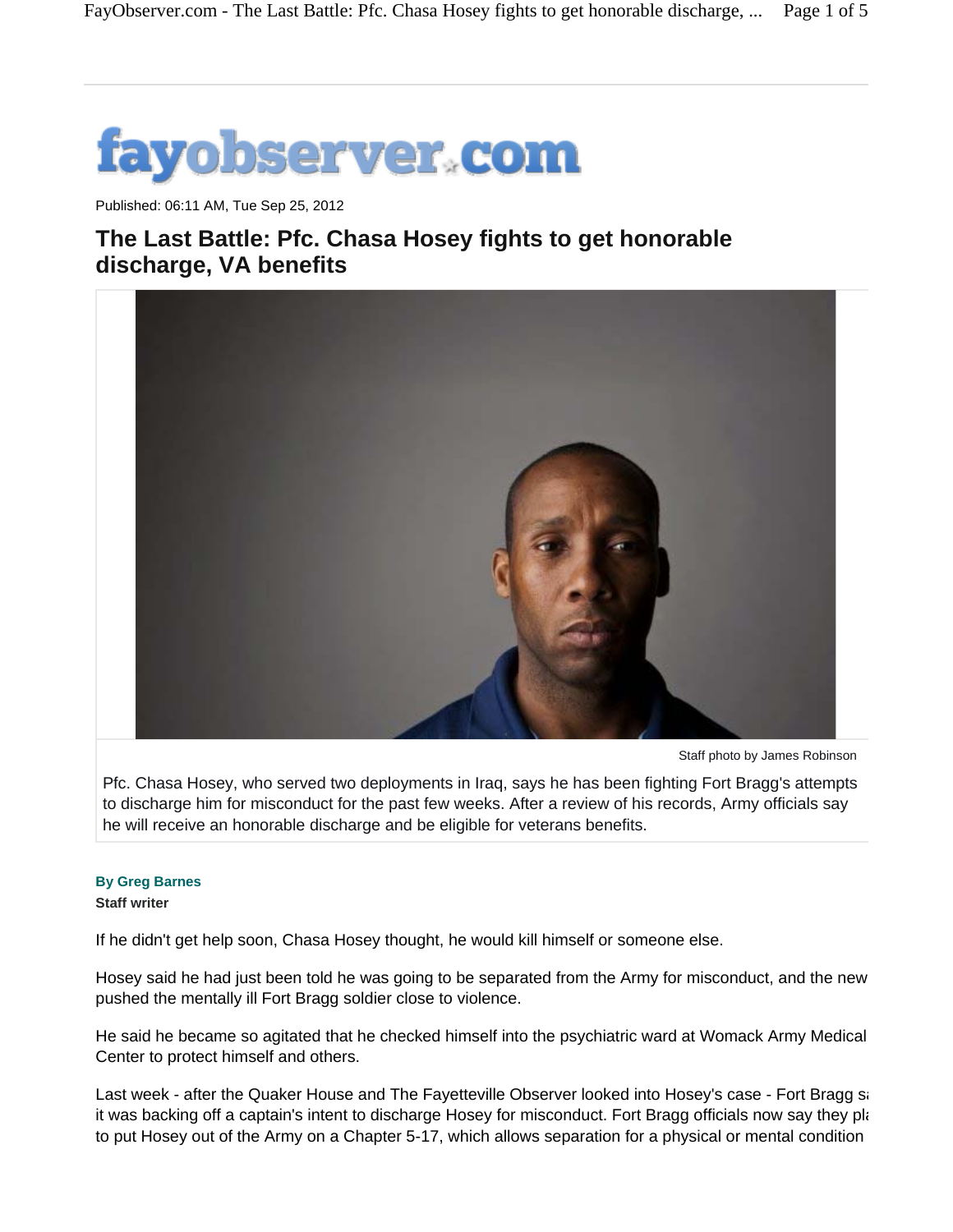that is not considered a disability. The officials say Hosey will receive an honorable discharge, which should entitle him to benefits through the Department of Veterans Affairs. He is also being promoted to specialist.

The officials made the decision Thursday after Hosey's chain of command reviewed his record of service, deployment, conduct and performance history, and his mental and medical health. Fort Bragg had not notifi Hosey of the decision Monday.

Lenore Yarger, who helps soldiers through the Quaker House, is baffled by the decision. She says Army regulations call for soldiers found to have post-traumatic stress disorder to be provided fair and equal treatment through the Army's physical disability system.

"I really just don't understand the urgency of putting him out and not giving him a fair hearing," Yarger said. doesn't make any sense to me."

Hosey readily acknowledges that he has behaved badly in the past few years, but he blames his conduct on his mental health problems.

He said he never faced discipline while serving in the Navy in the 1990s or in the Army until after he came home from 15 months of heavy fighting in Iraq in 2008.

"That kind of destroyed me over there," Hosey said. "I saw more than I needed to see, did more than I needed to be doing."

In January 2010, medical records provided by Hosey show, a doctor on Fort Bragg diagnosed him with depression disorder. Hosey said he was provided counseling but little else.

Hosey, who served with the 82nd Airborne Division's 2nd Brigade Combat Team at that time, said he began drinking heavily and arguing with his wife in front of their children. Before he knew it, Hosey said, his wife ha left him.

About the same time, he said, he was caught driving drunk, which resulted in a loss of rank - from sergeant specialist. His misconduct also caused him to miss a deployment to help Haiti recover from an earthquake.

But that didn't stop Fort Bragg from sending Hosey to Iraq again in May 2011.

During that deployment, Hosey said, he got into more trouble when he "verbally blew up" at a senior noncommissioned officer. Again, Hosey said, he was demoted in rank, to private first class.

Hosey's problems did not stop when he returned home from Iraq in November.

In February, his wife filed separation papers, leaving him in "a house that used to be a home."

About a month earlier, Hosey said, he had gone to Military One Source looking for help. In April, doctors at Fort Bragg prescribed him medications for PTSD, anxiety, depression and sleep problems.

Hosey said he had another verbal outburst in May. The following month, his commanding officer wrote a let telling Hosey he intended to chapter him out of the Army for serious misconduct. Hosey contends that he di not commit an offense that warranted a misconduct discharge.

Hosey said the efforts to chapter him out caused his psychological problems to intensify.

"These people are seeing my life disintegrate right in front of them ... and they come here with, 'We really don't care, we just want him out of the Army,' " he said.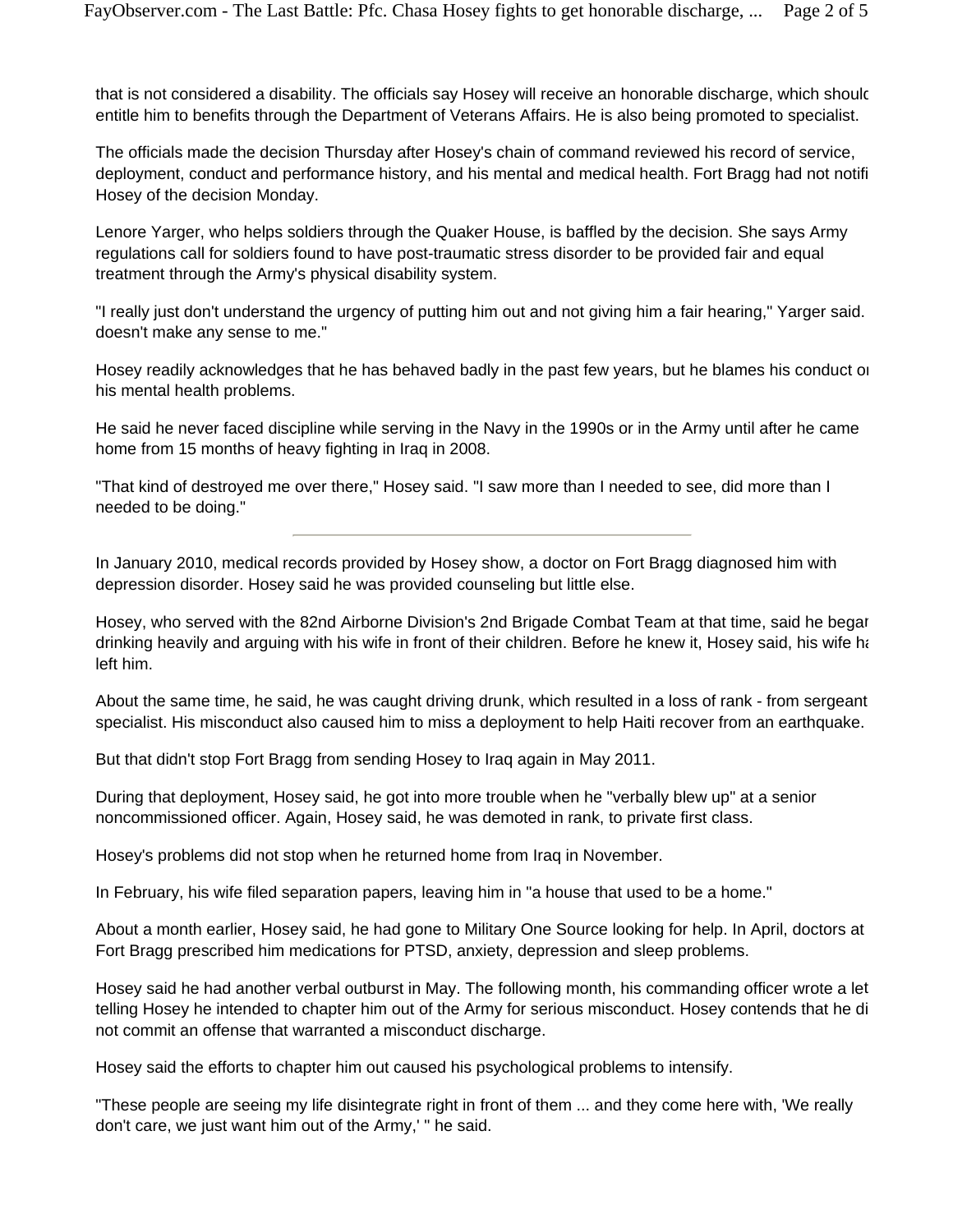Hosey said he became so angry one night that he knew he would "hurt somebody" if he went to work the ne day.

Instead, on July 11, he checked himself into Womack. Records show that he was diagnosed with anxiety an adjustment disorder, alcohol abuse/dependence and an "occupational problem." Hosey disputes the alcoho abuse, saying that diagnosis stems from his drunken-driving charge.

A doctor wrote that Hosey should resume medications - including Zoloft, Seroquel and Buspar - and be test for PTSD and depression. The Army has never officially diagnosed Hosey with PTSD.

Two weeks before Hosey checked himself into Womack, Spc. Ricky Elder fatally shot his commander and then himself on Fort Bragg. A month later, the Department of the Army announced that Army suicides and suspected suicides had reached an all-time high in July, with Fort Bragg leading the way.

Elder and the Army's newest suicide report pushed the issue to the national forefront.

Interviewed shortly after Elder's death, Col. Chad B. McRee, Fort Bragg's director of suicide prevention, said he and other commanders review all suicide attempts to make sure those soldiers receive the care and attention they need. McRee said he insists that no soldier is left behind and that Fort Bragg does everything can to get soldiers contemplating suicide the help they need.

"As quickly as we know about it, we try to dog-pile on it and help it as fast as we can," Mcree said.

But in an interview Sept. 13, McRee and other high-ranking Fort Bragg officials said they had never heard c Hosey. McRee said he can't be expected to oversee all of Fort Bragg's more than 50,000 soldiers. That's th job of the brigade commanders, he said.

McRee also was not aware of the final disposition of former Pvt. Eric Watson. He did not immediately recall who Watson is or what he had done. A reporter had briefed McRee about Watson in July and wrote a story about him later that month.

Watson's parents said their son returned from a deployment troubled. Despite mental health interventions, h got into trouble and attempted suicide in May, they said.

Three days later, Fort Bragg notified Cumberland County deputies to pick up Watson on an outstanding warrant. Jail officials said they were not told about his suicide attempt. Records show that Army officials visited Watson only after he had been in jail for 19 days.

In July, Watson was kicked out of the Army on an other-than-honorable discharge that could bar him from  $\sqrt{ }$ benefits.

McRee cautioned that both sides of every story need to be known, but that isn't always possible because privacy laws limit what the Army can say about an individual soldier without his or her permission.

"You are automatically assuming that we are doing the wrong thing and those guys getting the attention are doing the right thing," said McRee, commander of the 16th Military Police Brigade.

Fort Bragg Sgt. Maj. Eric Brooks sat near McRee during the interview. Brooks, a trained suicide-prevention specialist, said he has undergone treatment for anxiety and depression for years. Still, Brooks has risen through the ranks. He attributes that to the Army's programs to eliminate the stigma of seeking help.

"A diagnosed disorder does not excuse patterns of misconduct. I still make my own decisions," Brooks said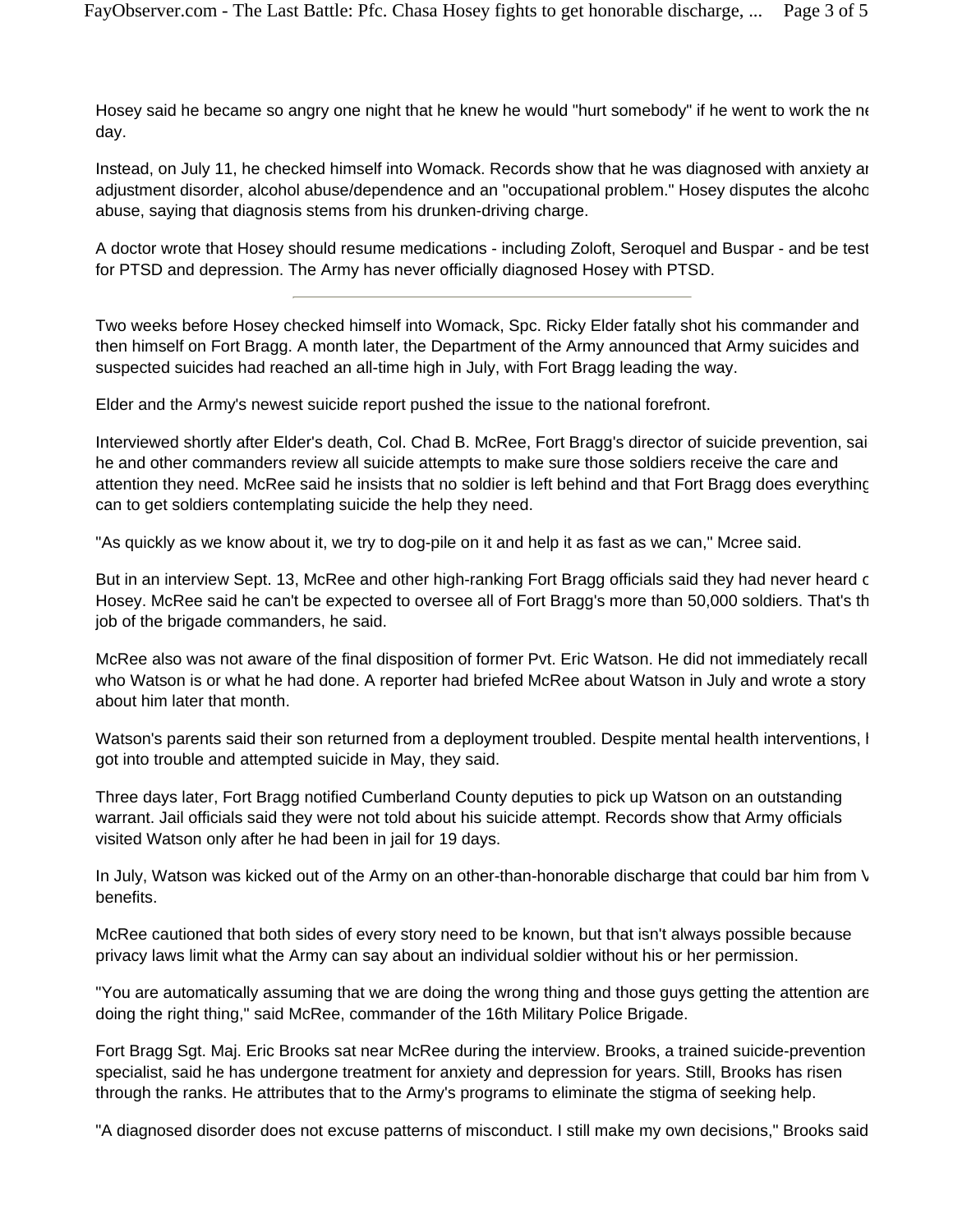He said a soldier's mental health disorder "didn't cause him to be disorderly. Those are his own personal choices."

According to a major new Army report, that is not necessarily the case.

In January, the Army issued "Generating Health & Discipline in the Force Ahead of the Strategic Reset." Th report was a follow-up to a critical self-assessment in 2010 that examined reasons for Army suicides and sought ways to prevent them.

The latest report says "one of the most important lessons the Army has learned" is the relationship between discipline problems and mental disorders.

"To view soldier misconduct in isolation," the report says, "fails to capture the real likelihood that the misconduct was related to an untreated physical or behavioral health condition, such as increased aggressi associated with PTSD or depression."

With help from the Quaker House - an organization that often provides guidance to soldiers separating from the Army - Hosey spent the past few weeks fighting Fort Bragg's attempts to discharge him for misconduct. According to records provided by Hosey, a civilian psychiatrist in Winston-Salem diagnosed him with PTSD and depressive disorder on Aug. 18. Four days later, a licensed clinical therapist provided by Tricare diagnosed him with PTSD, anxiety disorder and adjustment disorder with depressed mood.

"I highly recommend that his disposition with the military be handled in a positive, nonpunitive manner," psychiatrist Rebecca S. Valla wrote on Hosey's behalf. "If this can be accomplished, it has the potential to b a therapeutic rather than counter-therapeutic experience."

The therapist, Victoria Rush of Fayetteville, wrote a letter questioning how Hosey would continue to get the medical care he needs if he was processed out of the Army for misconduct.

"This soldier is in need of psychotherapy and medication management now and in the future," Rush wrote. "He lives in a constant state of anxiety and frustration, worried that he will not be able to continue counselin or receive medication once the Army puts him out."

In late August, Hosey said, he went to Fort Bragg's Inspector General's Office, where he was told he should be eligible for an "Army Retention Control Point" chapter because of his length of service. Such a chapter would entitle him to VA benefits

On Sept. 7, Hosey said, Fort Bragg officials told him they were backing off the misconduct discharge and discharging him under the Chapter 5-17 regulation.

Hosey said he spoke with his captain Sept. 12 and again asserted that he wanted to be medically separated from service. He said he took a psychological test at the captain's insistence.

The next day, he said, the captain told him the test revealed that "seemingly I was lying and overexaggerating my symptoms and feelings. ... He said it showed I was a malingerer."

In April, the Army's Office of the Surgeon General issued guidelines on the treatment of PTSD that discount using such tests by themselves as a way to determine malingering.

Fort Bragg officials say they "adhere strictly" to those guidelines but offered no explanation of why a captain would accuse Hosey of malingering. The officials said they cannot comment specifically about a soldier's behavioral health without his permission.